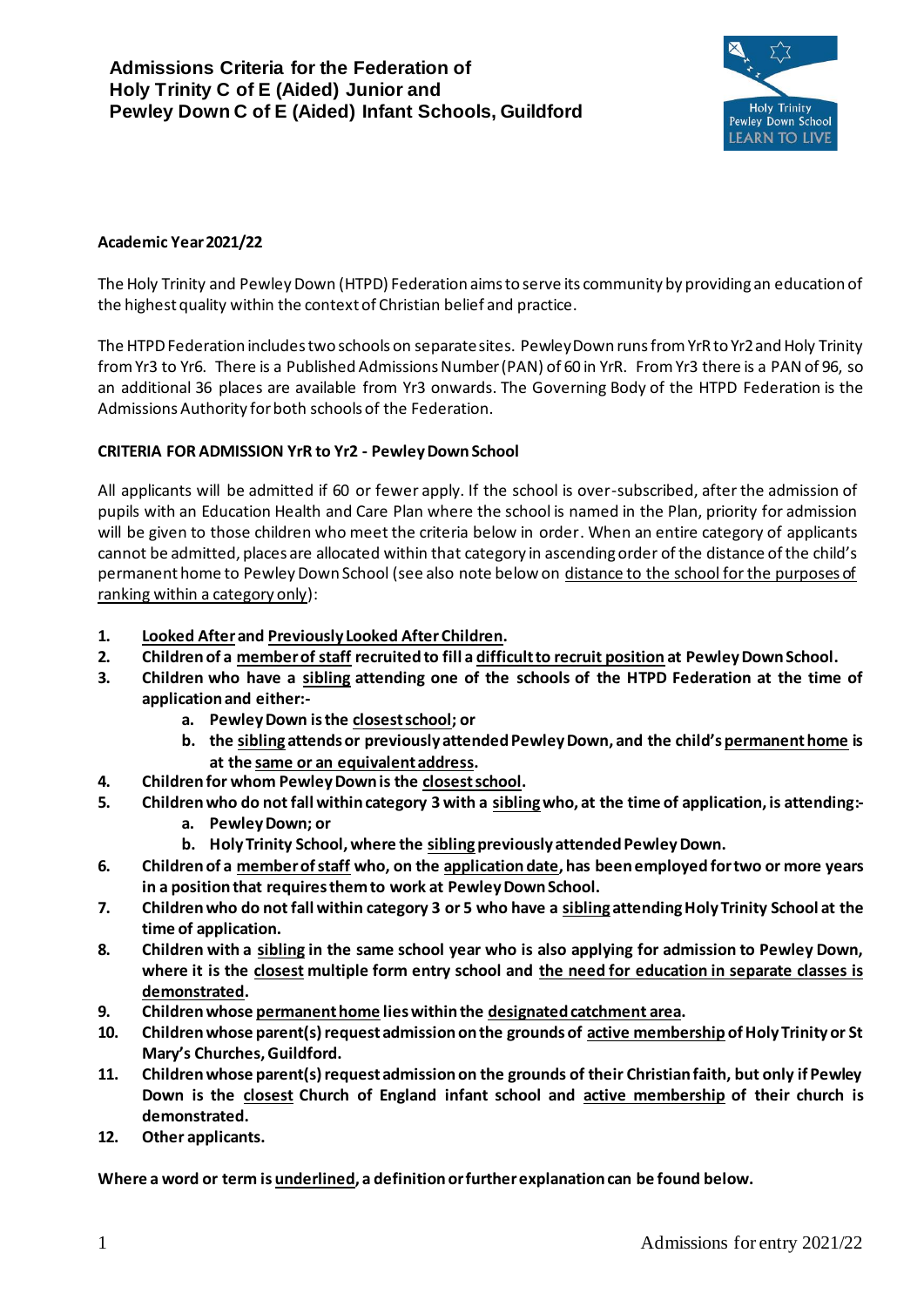## **CRITERIA FOR ADMISSION Yr3 onwards – Holy Trinity School**

All applicants will be admitted if 96 or fewer apply. If the school is over-subscribed, after the admission of pupils with an Education Health and Care Plan where the school is named in the Plan, priority for admission will be given to those children who meet the criteria below in order. When an entire category of applicants cannot be admitted, places are allocated within that category in ascending order of the distance of the child's permanent home to Holy Trinity School (see also note below on distance to the school for the purposes of ranking within a category only):

- **1. Looked Afterand Previously Looked After Children.**
- **2. Children currently attending Pewley Down Infant School, Guildford.**
- **3. Children of a member of staff recruited to fill a difficult to recruit position at Holy Trinity School.**
- **4. Children who have a siblingwho is an existing pupil of one of the schools of the HTPD Federation and who is attending one of the schools of the HTPD Federation at the time of application.**
- **5. Children whose permanent home lies within the designated catchment area.**
- **6. Children of a member of staff who, on the application date, has been employed for two or more years in a position that requires them to work at Holy Trinity School.**
- **7. Children whose parent(s) request admission on the grounds of active membership of Holy Trinity or St Mary's Churches, Guildford.**
- **8. Children whose parent(s) request admission on the grounds of their Christian faith, but only if Holy Trinity School is the closest Church of England junior school and active membership of their church is demonstrated.**
- **9. Children currently attending St Nicolas' Church of England Infant School, but only if Holy Trinity School is the closest Church of England junior school.**
- **10. Children currently attending Bramley Church of England Infant School, Chilworth Church of England Infant School, Merrow Church of England Infant School or Shere Church of England Infant School, but only if Holy Trinity School is the closestChurch of England juniorschool.**
- **11. Other applicants.**

**Where a word or term is underlined, a definition or further explanation can be found below.**

## **DEFINITIONS AND EXPLANATIONS FOR BOTH SCHOOLS**

## **Application Procedure**

Applications for admissions into Year R and Year 3 must be made to the Surrey Local Authority via its online application system or its application form. In addition both Pewley Down and Holy Trinity Schools have their own Supplementary Information Form (SIF) to gain information necessary for allocating places for Pewley Down under criterion 2, 3(b), 6, 8, 10 and 11 and for Holy Trinity under criterion 3, 6, 7 and 8. Places are awarded based on the information given in the application and SIF. If no SIF is provided, an applicant will be ranked in the highest relevant category based on the information available. If the information in the application or SIF is discovered to be false the Governing Body reserve the right to withdraw the offer. Late applications should be made in the same way but will be treated as late applications and will not be processed until after the date given in the Surrey Admissions booklet.

In year applications must also be made to the Surrey Local Authority via its online application system or its application form. If there is a place available, and no waiting list in respect of the year group applied for, a place will be offered. If no place is available in the relevant year group, the name of the child will be added to the waiting list (see below as regards operation of the waiting list).

## **Special educational needs**

If a school is named in an Education Health and Care Plan the Governing Body must offer a place for that child.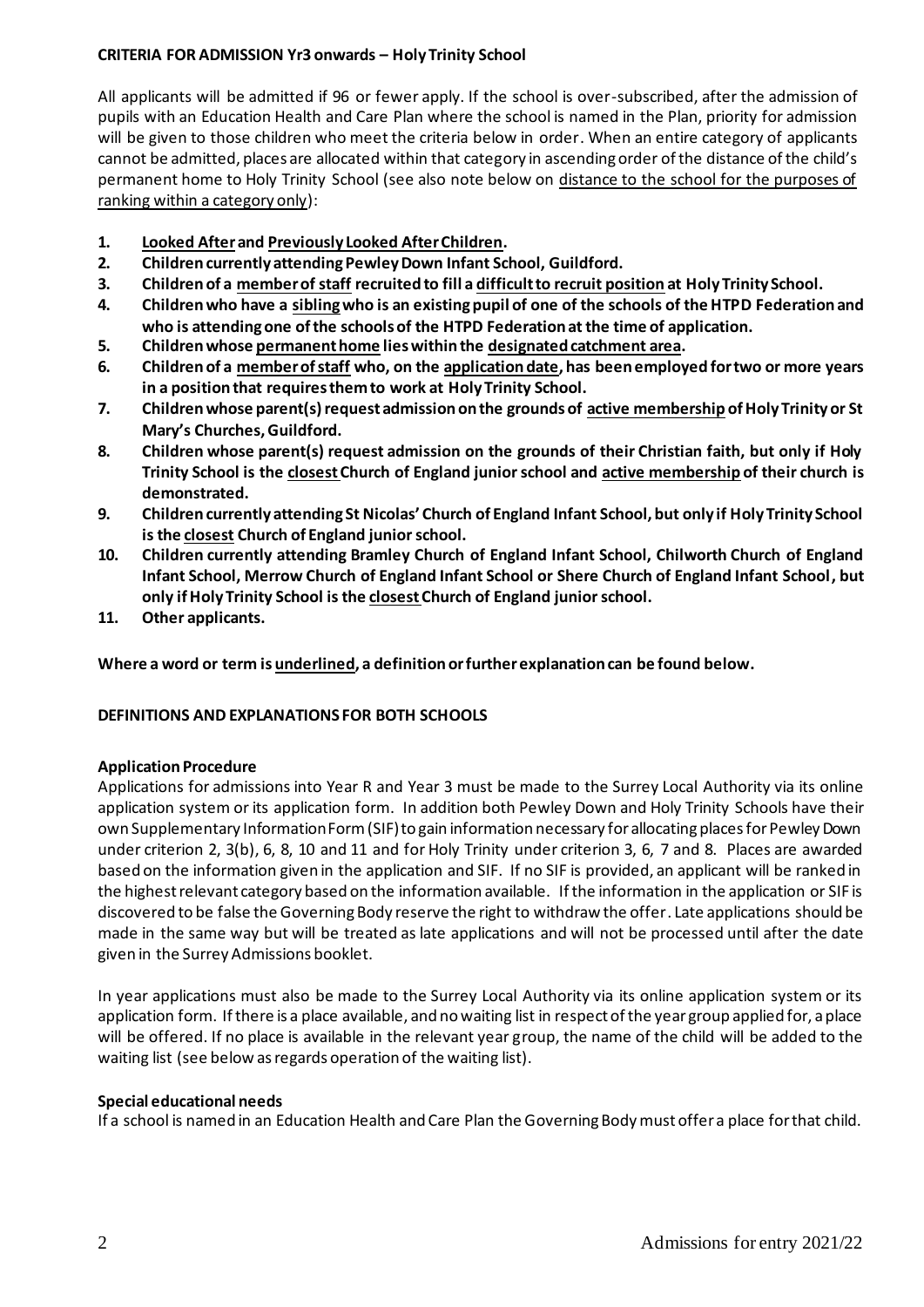### **Looked After and Previously Looked After Children**

A child who:-

is in the care of a local authority or provided with accommodation by a local authority in accordance with Section 22 of the Children Act 1989, e.g. fostered or living in a children's home, at the time an application for a school is made - a letter from the Children's Services Department confirming the child's status must be submitted at the time of application;

• has previously been in the care of a local authority or provided with accommodation by a local authority in accordance with Section 22 of the Children Act 1989 and who has left that care through adoption, a child arrangements order (in accordance with Section 8 of the Children Act 1989, as amended by the Children and Families Act 2014) or special guardianship order (in accordance with Section 14A of the Children Act 1989) - a letter from the Children's Services Department confirming the child's status must be submitted at the time of application; or

• appears (to the Admissions Authority) to have been in state care outside of England and ceased to be in state care as a result of being adopted – the parent/carer will need to provide evidence to demonstrate that the child was in state care outside of England and left that care as a result of being adopted.

### **Member of staff**

A member of staff is a person who is employed by the HTPD Federation. For the purposes of criteria 2 and 6 for Pewley Down School and criteria 3 and 6 for Holy Trinity School, a member of staff will be considered to have a position at the school for which the application is made if the position they have held is solely in respect of that school (for example class teacher), or if they have held a position in respect of the school for which the application is made as part of a position that covers both Pewley Down School and Holy Trinity School (for example as a member of the senior leadership team working in both schools, or as a subject lead working in both schools). For the purposes of criterion 6 for both schools, the position in respect of the school for which the application is made must have been held for two years or more on the application date.

### **Application date**

In criterion 6 for both Pewley Down School and Holy Trinity School, "application date", means the closing date for applications for the school (for both schools this is 15<sup>th</sup> January 2021 for September 2021 entry).

## **Sibling**

A sibling includes brothers, sisters, step siblings, foster siblings, adopted siblings and other children with a 'permanent home' at the same address.

#### **Closest school**

The closest school means the school closest to the child's permanent home that admits pupils of the appropriate age range. The closest school to a child's permanent home is determined using Surrey Admissions Team's Geographical Information System.

The closest multiple form entry school, CofE infant school or CofE junior school to a child's permanent home is also determined using Surrey Admissions Team's Geographical Information System.

#### **Same or an equivalent address**

Under criterion 3(b) for Pewley Down School, "same or an equivalent address" means the address of the permanent home given at the date of admission of the sibling to Pewley Down, or an address that is no further away from Pewley Down, as determined using Surrey Admissions Team's Geographical Information System.

#### **Permanent home**

A child's "permanent home" is the child's principal residence and that of at least one parent or legal guardian. In the case of formal equal shared custody, it will be up to the parents to agree which address to use. In other cases of shared custody it is where the child spends most of their time.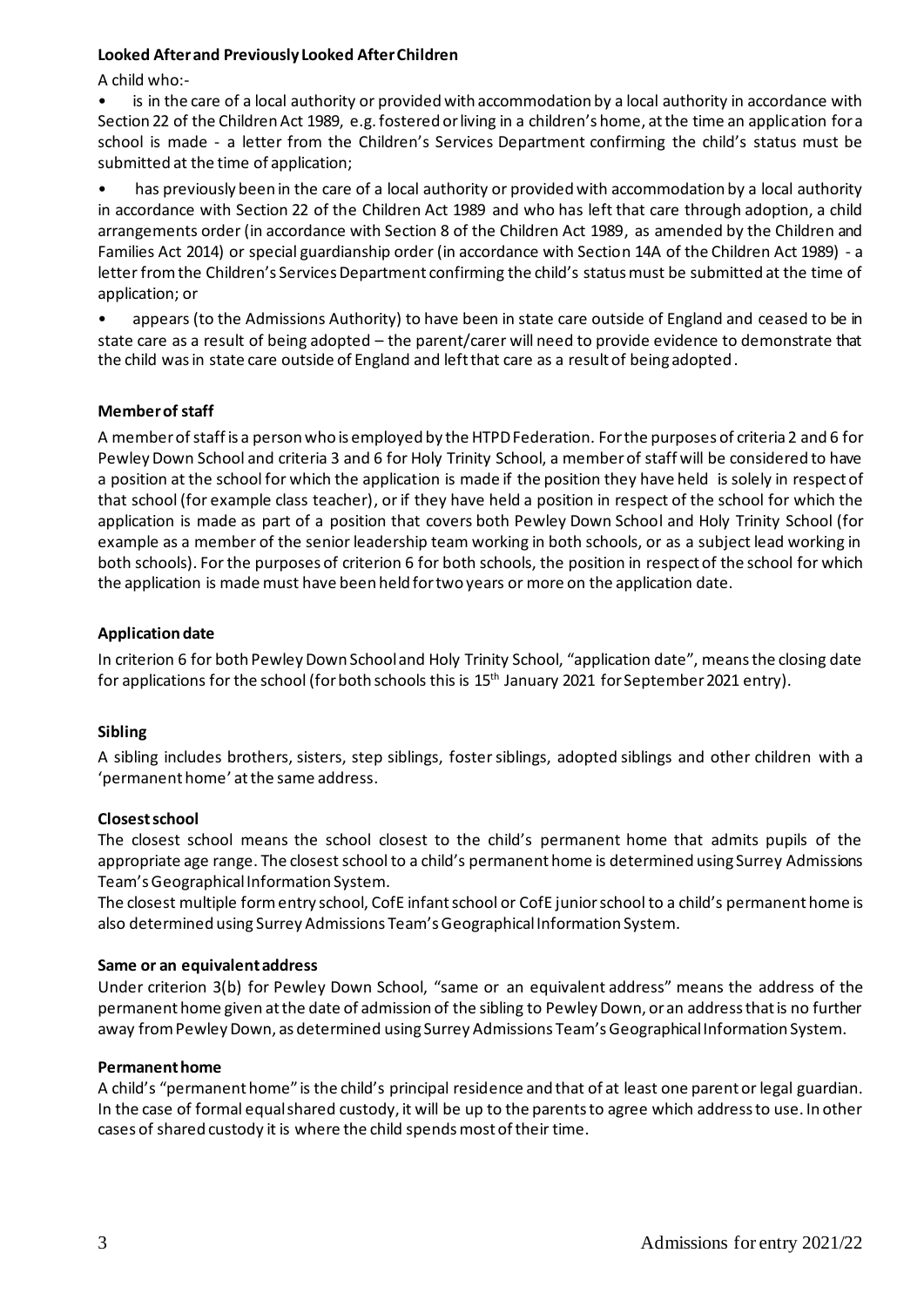# **Demonstrating the need for education in separate classes(siblings in same school year)**

Under criterion 8 for Pewley Down School, the need for education in separate classes should be demonstrated by providing a letter from a relevant professionalwho can attest to that need (for example, a person providing pre-school care or education in respect of the child or children, or a health care professional who has been involved in the child or children's care). If such a letter cannot be provided, the parent or legal guardian should themselves set out the reasons for the need for education in separate classes in a letter, and provide information in addition as to why it was not possible to provide a letter from a relevant professional.

### **Designated catchment area**

The designated catchment area is Holy Trinity Ward 2002, see the attached map.

### **Active membership**

Active membership of a church means regular attendance at church, by at least one parent or the child, on average at least once a month over the preceding year. This must be supported by a letter from their parish priest, church minister or equivalent. In the event that during the period specified for attendance at worship, the church has been closed for public worship and has not provided alternative premises for that worship, the requirements of these [admissions] arrangements in relation to attendance, will only apply to the period when the church or alternative premises have been available for public worship.

## **Multiple births**

If a final place at the school is going to be offered to a child from a multiple birth, the Governing Body will go over PAN to admit the remaining consecutively ranked children from the same multiple birth, up to a maximum of 62 for Yr to Y2, or up to a maximum of 98 for Y3 to Y6: priority as to which multiple birth sibling(s) will be allocated the place(s) will be decided by their rank position. Any multiple birth sibling(s) not offered a place will remain on the waiting list, and the applicant will be informed of their right of appeal.

### **Distance to the school for the purposes of ranking within a category only**

Distance to school is the distance from the child's permanent home to the **school for which an application has been made**. This distance is measured using the Surrey Admissions Team's Geographical Information System, by straight line from the address point of the pupil's home to the nearest school gate available for pupils to use. Where homes are deemed to share the same address point or to be equidistant from the school, Governors will arrange for lots to be drawn to determine which child should be given priority.

#### **Difficult to recruit position**

A difficult to recruit position will be determined by the HTPDGoverning Body and their decision will be final.

## **Education outside chronological year group**

Applicants may choose to seek a place outside their child's chronological (correct) year group. Decisions will be made on the basis of the circumstances of each case and what is in the best interests of the child concerned. In this instance parents should discuss their wishes with the headteacher, stating clearly why they feel admission to a different year group would be appropriate, including any supporting documentary evidence if they wish. Reasons for the Governing Body's decision in such cases will be shared in writing with parents.

Applicants who are applying for their child to have a decelerated entry to school, i.e. to start later than other children in their chronological age group, should initially apply for a school place in accordance with the deadlines that apply for their child's chronological age. For children born between 1st April and 31st August, parents may decide to delay admission to school until the term after their child turns 5 i.e. when statutory school age is reached. In such a case, a child would normally start school the following year in Year 1, missing out on Reception, but a parent may request that their child is admitted to Reception instead, meaning that the child would be educated outside their correct year group. If, in liaison with the headteacher, the Governing Body agree for the child to have a decelerated entry to the school the place cannot be deferred and instead the applicant will be invited to apply again in the following year for the decelerated cohort.

Applicants who are applying for their child to have an accelerated entry to school, i.e. to start earlier than other children in their chronological age group, must initially apply for a school place at the same time that other